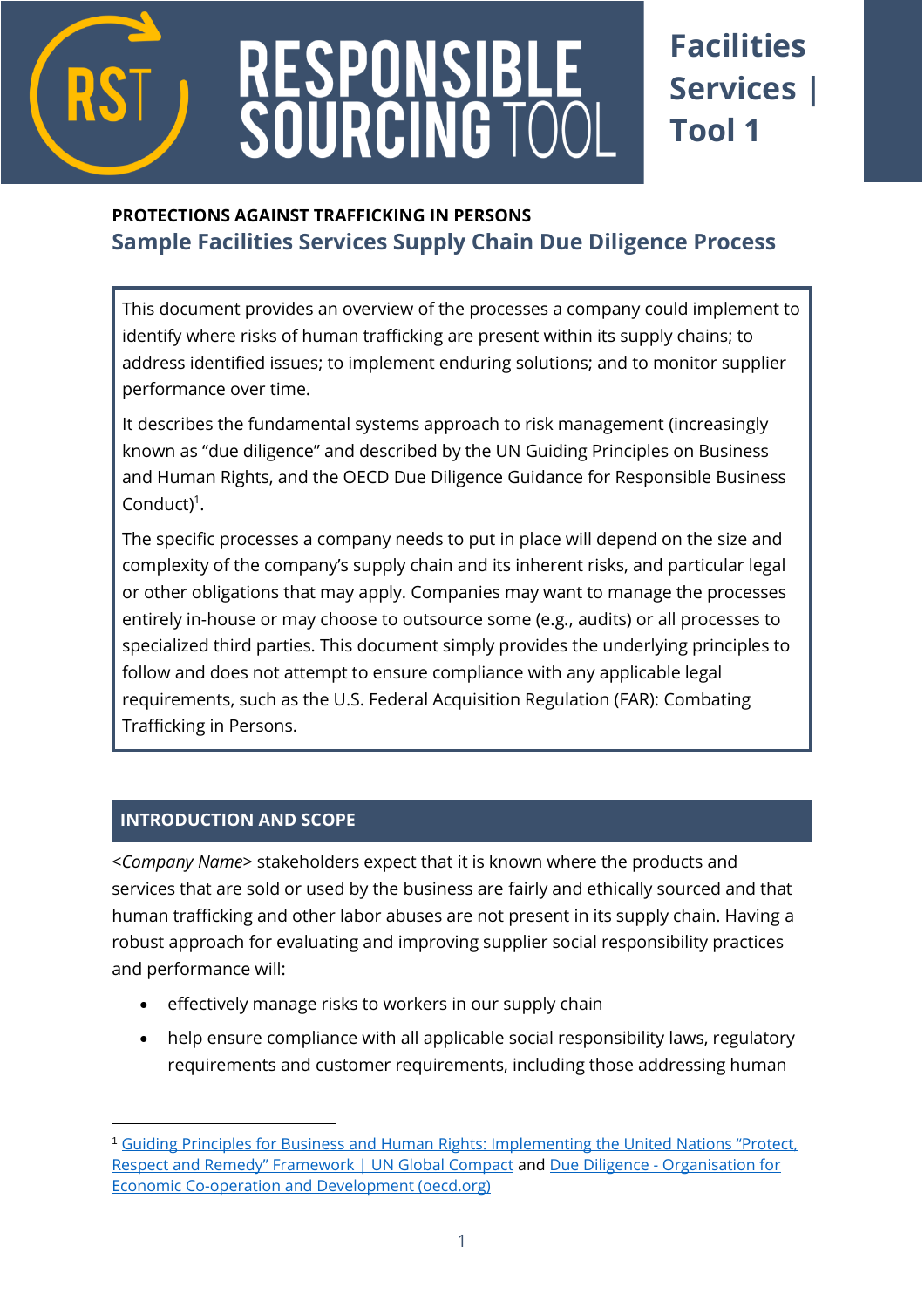

trafficking

- provide transparency for our customers, partners, the public, and other stakeholders
- ensure <*Company Name*> Supplier Code of Conduct requirements are upheld, and
- protect our company's brand and reputation

This supply chain due diligence process applies to all <*Company Name*> business activities and provides the framework to verify that suppliers are conforming to both the <*Company Name*> Supplier Code of Conduct standards and applicable legal requirements.

This document should be read in conjunction with Attachment 1, Supply Chain Due Diligence Process Flowchart, and the <*Company Name*> Supplier Code of Conduct.

# **OBJECTIVES**

<*Company name*> strives to deliver quality products and services to our customers, but not at the expense of the welfare of workers anywhere in our supply chain. We will therefore:

- seek to ensure that products and services delivered to customers or used in our business are sourced from suppliers and business partners that share our commitment to worker welfare and eradicating all forms of human trafficking in their operations and supply chains
- establish a consistent process for engaging with our suppliers to ensure that they meet or exceed minimum Code requirements and legal standards
- define <*Company name*> roles, responsibilities and accountabilities for supply chain due diligence
- embed human rights in our procurement business processes and practices
- enable <*Company name*> to achieve its supply chain social responsibility objectives and targets
- implement control procedures to prevent and mitigate supply chain human rights risks and impacts
- provide training and capacity building for <insert company name> and suppliers on effective implementation of risk controls
- routinely monitor the human rights performance of our suppliers, and
- establish a transparent process for reporting <*Company Name*> supply chain human rights risks and progress in achieving conformance with human rights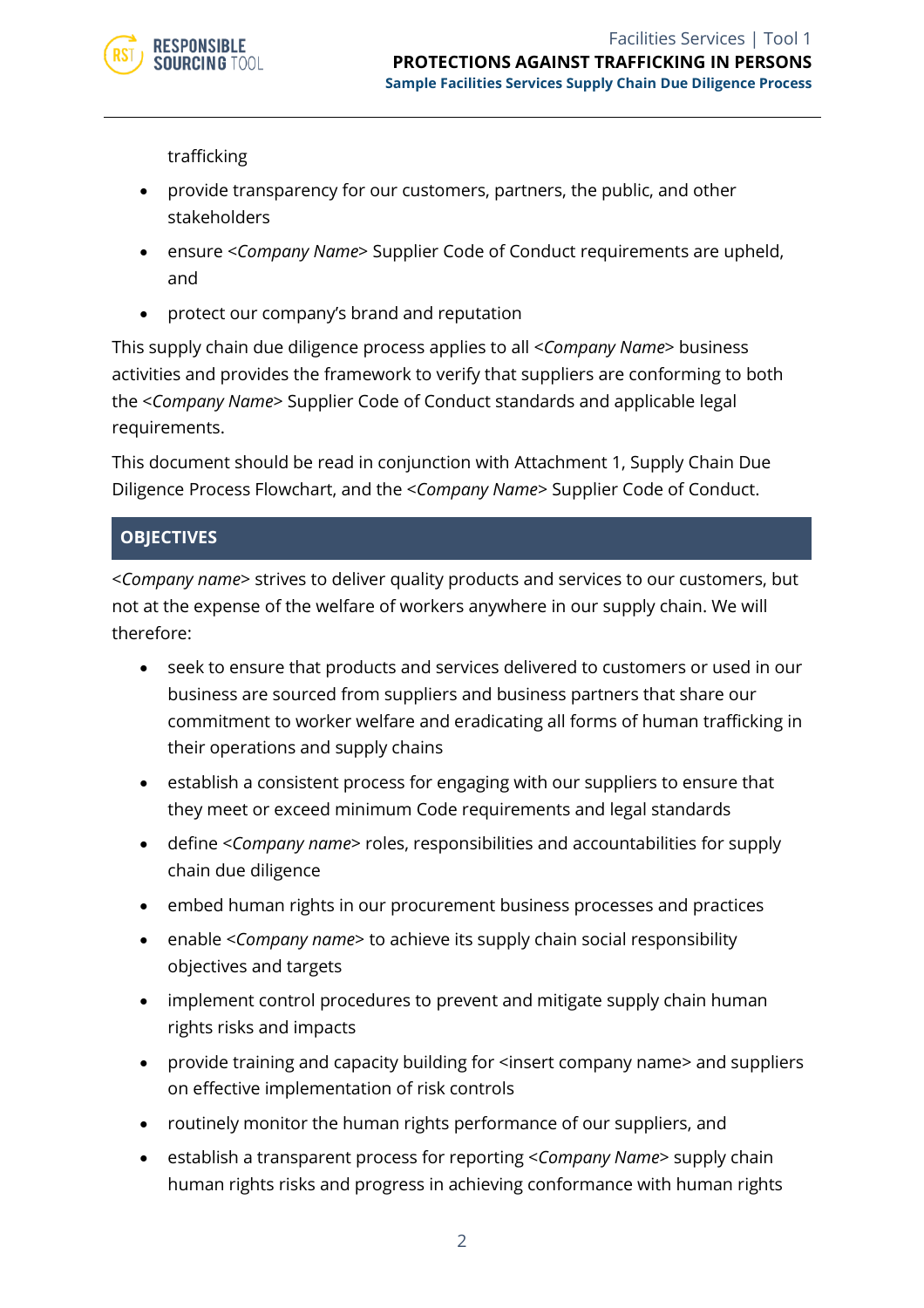

Code and legal requirements

#### **IMPLEMENTATION**

#### **General Obligations**

<*Company Name*> senior management shall ensure that responsibilities are assigned, and processes and programs are planned and implemented to ensure:

- i. all existing and new suppliers formally declare that they will comply with the <*Company Name*> Supplier Code of Conduct and all applicable legal requirements.
- ii. new and existing suppliers go through risk screening (type of goods or services provided, country of operation, etc.) to identify potential human trafficking and other social responsibility risks and impacts.
- iii. where screening identifies potential social responsibility risks, those suppliers and subcontractors complete and submit self-assessments using the <*Company name*> Supplier Self-Assessment Questionnaire.
- iv. those suppliers and subcontractors with identified social responsibility risks by self-assessment will undergo an on-site assessment (audit) and remediate all identified serious human rights risks and management system nonconformances prior to:
	- a) approval as a supplier to <*Company name*>,
	- b) renewal of existing contracts, or
	- c) placing new orders.
- v. <*Company Name*> monitors supplier social responsibility performance on an ongoing basis and works cooperatively with them to ensure that they meet applicable legal requirements and the ethical workplace standards set out in the <*Company Name*> Supplier Code of Conduct and that any noncompliances identified during the term of the contract are immediately and effectively addressed.

Attachment 1 provides a visual overview of the Supply Chain Due Diligence Process.

#### **Supplier Identification and Declarations**

- i. The <*Position Title*> is responsible for mapping the Company's supply chain by identifying all current suppliers and determining the nature and scale of the supply of good and services according to:
	- Type of product or service
	- Location of the supplier (i.e., country)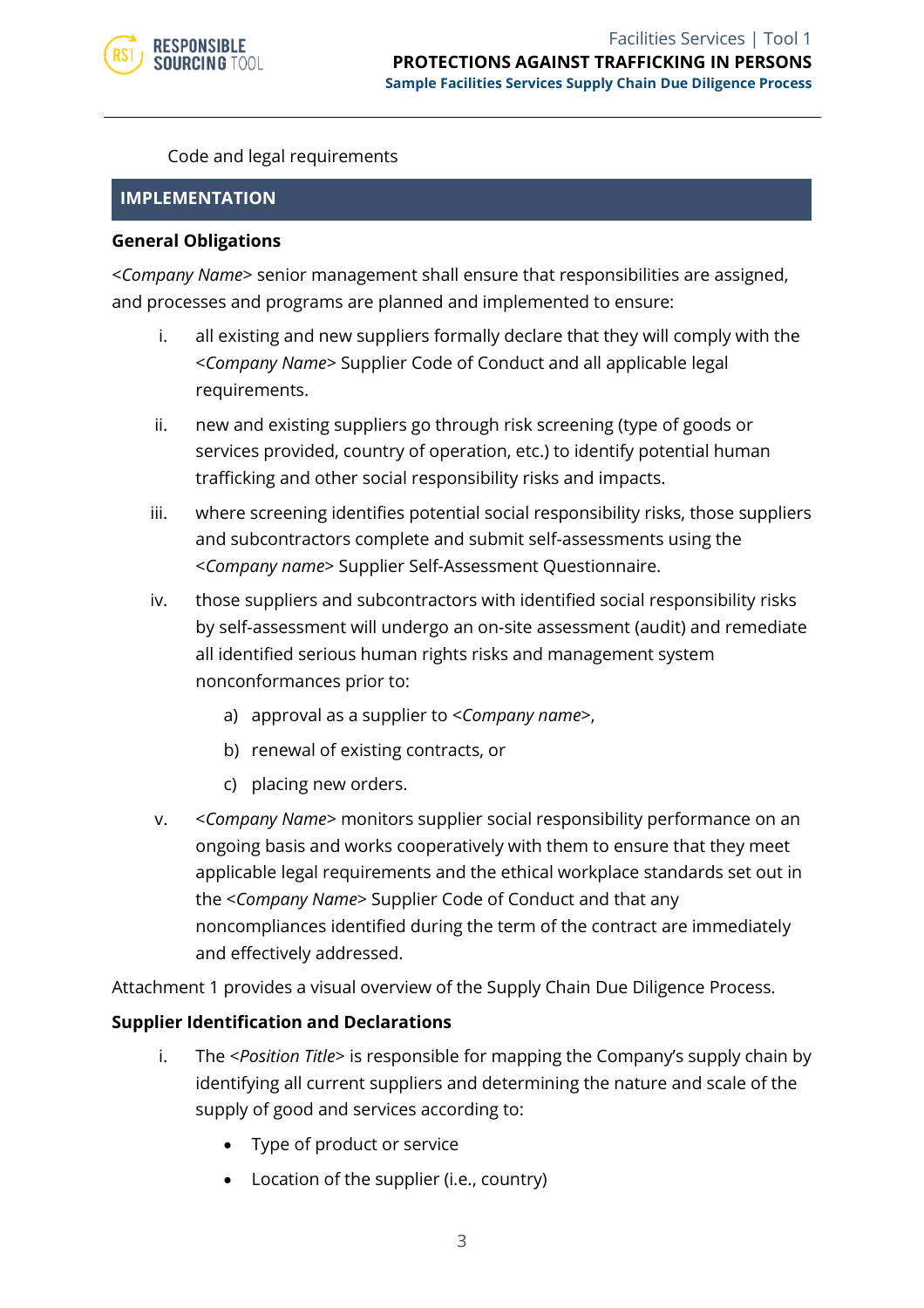

- Contractual relationship (i.e., sourced via a third party; direct from a production site; service provider)
- Contract value (revenue, length of engagement, etc.)
- ii. Compliance with the requirements of the <*Company Name*> Supplier Code of Conduct and with all applicable human trafficking and social responsibility laws and regulations will be incorporated into both new and existing supplier contracts and purchase agreements.
- iii. All suppliers are required to sign a declaration (see "Sample Supplier Agreement" - Attachment 2) as evidence of their commitment to comply with the <*Company Name*> Supplier Code of Conduct as follows:
	- All new suppliers are required to confirm their commitment to compliance as part of the contracting process
	- All existing suppliers are required to confirm their compliance commitment prior to contract renewal or new orders being placed

### **Supplier Prioritization**

The <*Position Title*> is responsible for identifying "at risk" suppliers using the following two-stage prioritization process:

#### **i. Risk Screening**

This is a high-level assessment of the potential risk presented by a supplier based on the supplier's location, product or service, contract size, and other indicators of risk.

- All existing and new suppliers are required to disclose information about the location and nature of its operations and operating sites to support risk screening.
- The risk screening will be completed for each current and prospective supplier to identify and rank those with potential social responsibility risks as Low, Moderate or High risk.
- The <*Position Title*> is responsible for maintaining a risk-ranked supplier listing and a record of the potential risks identified for each supplier.
- Suppliers with Low potential for social responsibility and human trafficking risks should be re-evaluated at least every two years to determine if changes in operations, location or contract value have increased the potential risk presented by the supplier.
- All Moderate and High-risk suppliers will be required to complete the <*Company Name*> Supplier Self-Assessment Questionnaire.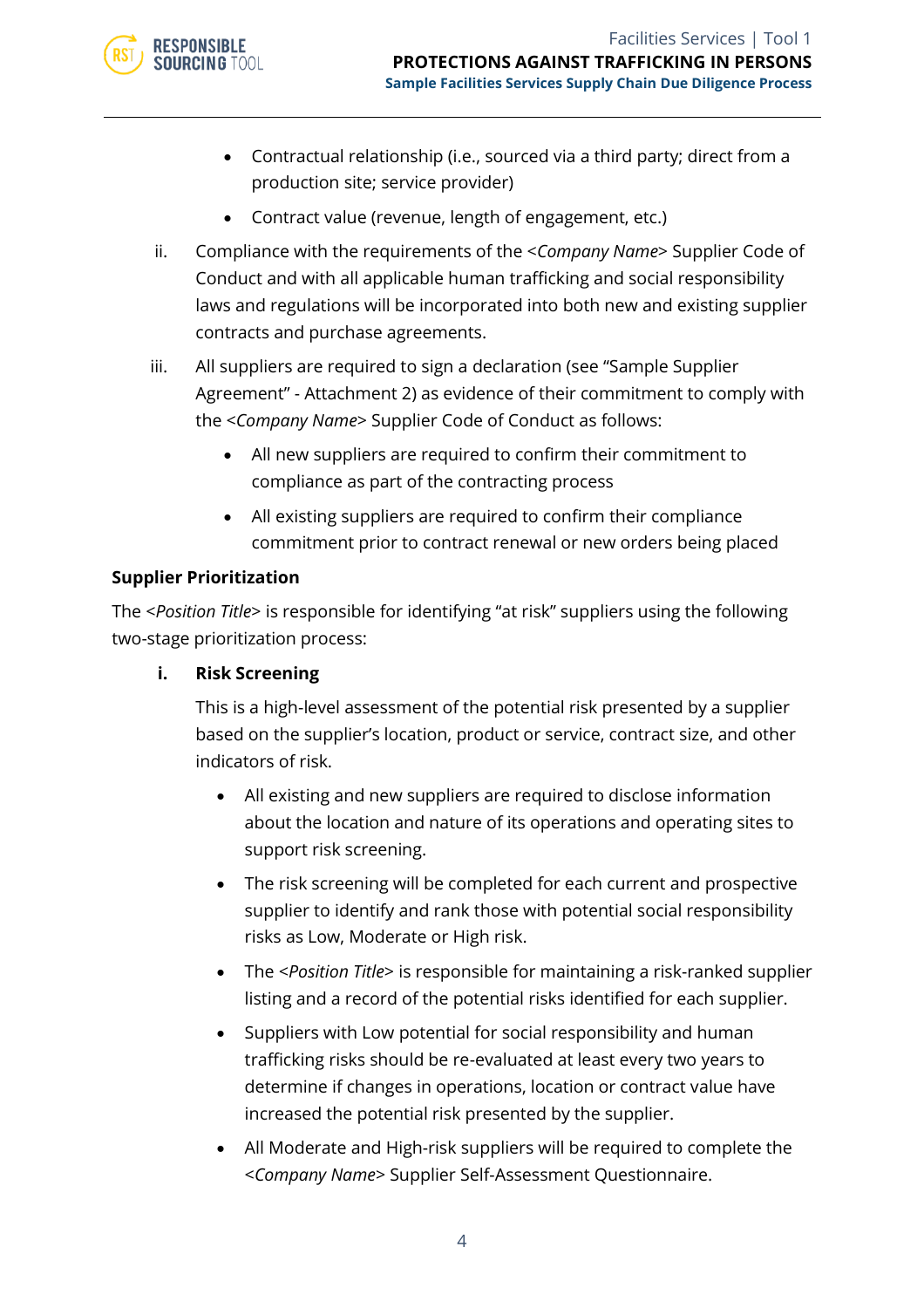#### **ii. Self-Assessment Questionnaire (SAQ)**

The Supplier Self-Assessment Questionnaire looks at business processes and controls, such as worker recruitment and hiring, to identify process gaps that could lead to human rights issues, including human trafficking.

- All suppliers identified as at Moderate or High risk for human trafficking or other human rights risks based on the results of Risk Screening are required to complete the <*Company Name*> Supplier Self-Assessment Questionnaire (SAQ).
	- a) Prospective suppliers will complete the SAQ prior to approval as a <*Company Name*> supplier.
	- b) Current suppliers are required to complete the SAQ within 30 days of receiving a request to do so.
	- c) Suppliers that decline to complete the self-assessment will be rated as High risk and will not be eligible to become a <*Company Name*> supplier or renew their contract and receive new orders until the SAQ is completed.
- The <*Position Title*> will review the completed questionnaires with the supplier to ensure the responses are accurate and to request supporting information, as needed.
- Based on the Self-Assessment results, the <*Position Title*> will:
	- a) update the supplier risk ranking and prioritization
	- b) require those suppliers ranked as High and Moderate risk to undergo an on-site audit with priority given to the highest risk suppliers, and
	- c) re-evaluate all Low-risk suppliers every two years to determine if there have been any changes in the supplier's operation(s) that could increase its risk score

#### **Supplier Social Responsibility Audits**

All current and potential suppliers that have been rated as High or Moderate risk based on the Supplier Self-Assessment will be requested to undergo an on-site audit to objectively evaluate the effectiveness of the supplier's control of human rights risks, including human trafficking.

- i. Initial (baseline) audits will be performed according to the following timeframe:
	- Moderate and High-Risk prospective suppliers: prior to contracting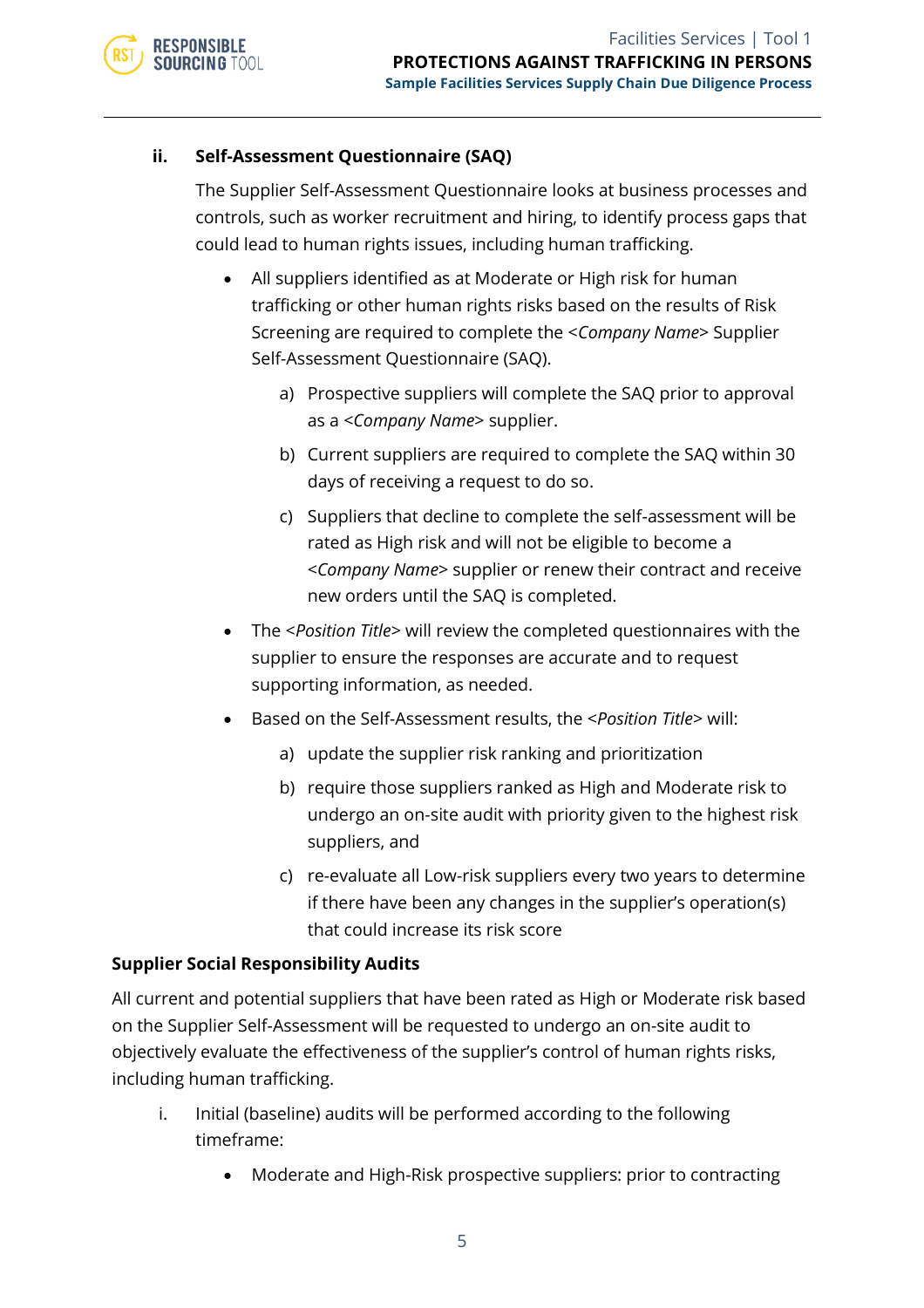

- High-Risk current suppliers: within 30 days
- All other current suppliers: prior to contract renewal or placing of new orders
- Suppliers may provide reports of recent audits (less than one year old) and status of corrective actions in lieu of a new audit.
	- ➢ Unless agreed otherwise, <*Company name*> will only accept audits which meet its minimum audit process requirements, including the considerations for auditing for human trafficking provided in Attachment 3.
- ii. Audits must be completed by a competent third-party auditor or audit firm approved by <*Company Name*>.
- iii. As a general principle, suppliers are expected to pay all reasonable costs associated with audits. <*Company Name*> may on occasion choose to share audit costs with the supplier or in certain cases pay for all costs associated with the audit.
- iv. The <*Position Title*> may, at his/her discretion, rely on information contained in existing audits if they:
	- have been completed to equivalent standards by a competent party and
	- are no more than one-year old.

#### **Audit Findings and Follow-up**

The <*Position Title*> is responsible for ensuring that any Code nonconformance and legal noncompliance identified by the auditor(s) is effectively addressed in a timely manner.

The process for audit reporting and implementing corrective action must include the following elements:

- i. **Egregious Issues.** The auditor will notify the <*Company Name and Position Title*> of any egregious issue (e.g., passport withholding, workers locked in their accommodation, etc.) immediately upon identification. The <*Company Name and Position Title*> will then contact the supplier to ensure that remedial actions are promptly taken, and future risks are prevented or mitigated.
	- The <*Position Title*> is responsible for promptly notifying the customer (including the Contracting Officer for US Government contracts) of the specific nature of the identified issue and the measures and timeframe to address them.
- ii. **Audit Report.** The auditor will submit a written audit report to the <*Company*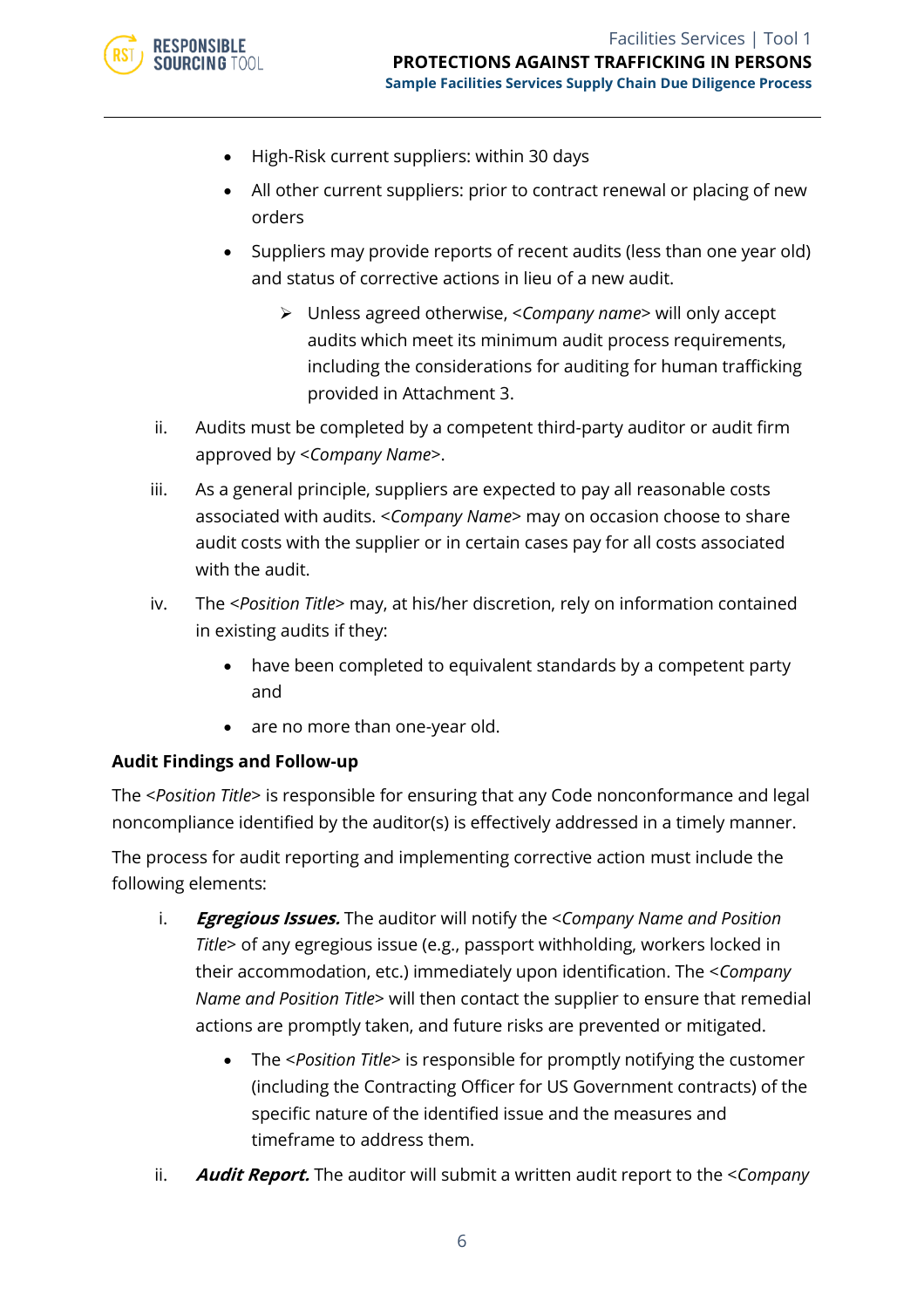*Name and Position Title*> within two weeks after completing the on-site assessment. The report will contain a description of the audited facility/operation, a summary of the audit process, and detailed supporting evidence on all findings, both compliant and noncompliant. The findings must be described clearly as the report serves as the basis for the supplier's corrective action plan.

- iii. **Corrective Action Plan**. The <*Company Name and Position Title*> will:
	- ensure that the audited supplier submits a Corrective Action Plan to <*Company Name*> within one month of completion of the on-site audit.
	- review and approve submitted Corrective Action Plans to verify that:
		- a) corrective actions have been taken for any egregious audit findings (e.g., passport withholding, charging of recruitment fees, etc.)
		- b) all findings are addressed

**RESPONSIBLE SOURCING TOOL** 

- c) root causes have been identified
- d) corrective and remedial actions are appropriate
- e) action owners and target completion dates are listed and
- f) specific corrective actions directed by the USG Contracting Officer or Contracting Officer Representative (for federal contracts) are included in the plan
- require suppliers to submit monthly status reports to track and followup on corrective and preventive actions
- remotely verify the closure of corrective actions where possible (e.g., by reviewing documents or photographs provided by the supplier)
- schedule a follow-up audit to verify the closure of any egregious and major findings or to verify corrective actions that can only be evaluated through worker interviews and on-site documentation reviews
- ensure that no new contracts or new orders are placed until closure of any egregious issues has been independently verified (within two weeks of supplier notification of closure).
- iv. **Progress Reporting.** The supplier will send monthly progress reports to the <*Company Name*> until all nonconformances have been corrected, evidence of completion has been submitted to the <*Position Title*>, and closure of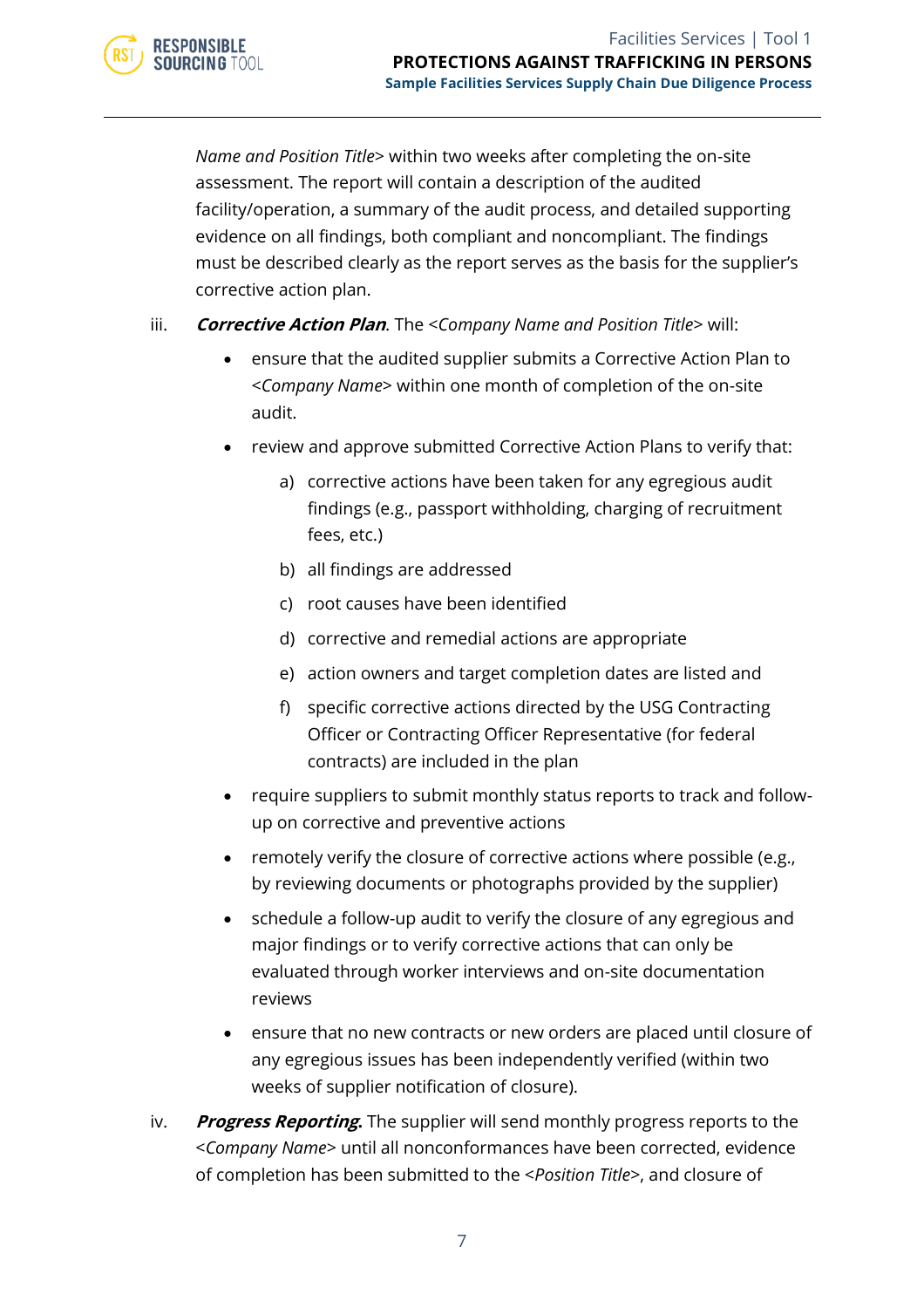egregious and major issues has been verified by follow-up audit.

- If any egregious findings are identified during the audit, the first progress report must be submitted no later than 30 days after discovery and should clearly identify how the issue is being addressed, including copies of supporting evidence where appropriate.
- The <*Position title*> will then schedule a follow-up audit at the earliest opportunity to verify closure of the item(s). Closure audits will be performed within 60 days of identification of the egregious finding.
- In the absence of egregious nonconformance, follow-up audits will be performed within one year of the initial audit.
- v. **Frequency of Re-audits**. Once remediation of all egregious and major findings has been verified by follow-up audit, the <*Position Title*> will arrange for re-audits of the supplier every two years.
	- If egregious findings are not satisfactorily addressed by the closure audit, prospective suppliers will not be approved for use and current suppliers will not receive new orders and be eligible for contract renewal and may be subject to contract termination.
	- If major issues remain outstanding after two rounds of follow-up audits have taken place, <*Company name*> shall evaluate its continued relationship with the supplier.

**Note to User:** The following two sections, *"Notification"* and *"Certification,"* apply specifically to compliance with FAR 52.222-50, Combating Trafficking in Persons. All federal contractors are required to comply with the trafficking in persons prohibitions and the notification requirements described below. Certification is required only for those federal contracts described in *Footnote 2* on the following page.

- vi. **Notification***.* For U.S. Government contracts, the <*Company Name Position Title*> will inform the Contracting Officer and the agency Inspector General immediately of:
	- audit findings or any credible information from any other source indicating that a <*Company Name*> employee, subcontractor (including suppliers), subcontractor employee, (including supplier employees), or their agent has violated the requirements of FAR 52.222-50(b), and
	- any remedial actions and/or other actions taken against a <*Company Name*> employee, subcontractor, subcontractor employee, or their agent.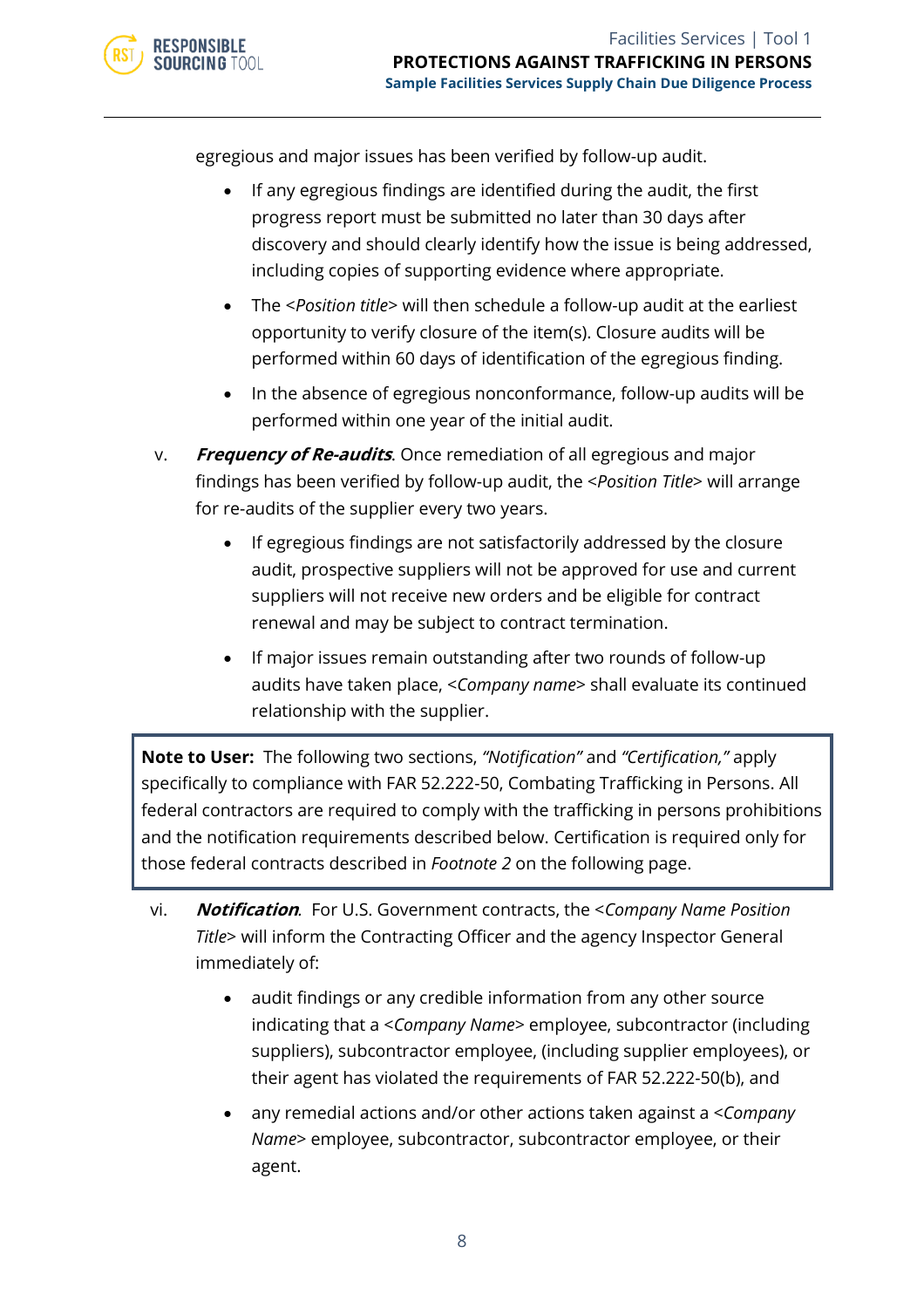

- vii. **Certification.** Prior to contract award and annually thereafter, <*Company Name>* will submit a certification<sup>2</sup> to the Contracting Officer that:
	- it has implemented a compliance plan to prevent the prohibited activities listed in FAR 52.222–50(b) and to monitor, detect, and, if necessary, terminate any agent, subcontract, or subcontractor employee engaging in prohibited activities; and
	- after having conducted due diligence, either
		- ➢ to the best of <*Company Name*>'s knowledge and belief, neither it nor any of its proposed agents, subcontractors, or their agents is engaged in any such activities; or
		- $\triangleright$  if abuses relating to any of the prohibited activities identified in FAR 52.222–50(b) have been found, <add company name> or proposed subcontractor has taken the appropriate remedial and referral actions.

# **Ongoing Performance Monitoring**

The <*Company Name and Position Title*> will:

- i. Work with suppliers and partners to progressively ensure that all suppliers meet or exceed minimum human rights standards set out in the <*Company Name*> Supplier Code of Conduct and applicable legal requirements. This includes provision of appropriate training, consultation, and other capacitybuilding services as required.
- ii. Require suppliers to submit quarterly performance reports as evidence of their ongoing efforts to ensure conformance with the <*Company Name*> Supplier Code of Conduct and legal requirements.
	- Performance reports should contain the results of internal/self-audits, summaries of worker grievance reports and their resolution, interviews with new migrant workers on the recruitment process, agreed Key Performance Indicators (KPIs), etc. The specific content of the reports will depend on the supplier business and identified risks and must be approved by the <*Company Name and Position Title*>.
	- Supplier reporting and the results of <*Company Name*> audits and assessments will be used to create periodic reports for customers and the public on the company's risk management program, including

 $2$  Certification is required under 52.222-50(h) and 52.22-56 where contracts are for supplies, other than commercially available off-the-shelf items, acquired outside the United States, or services to be performed outside the United States; and have an estimated value that exceeds \$550,000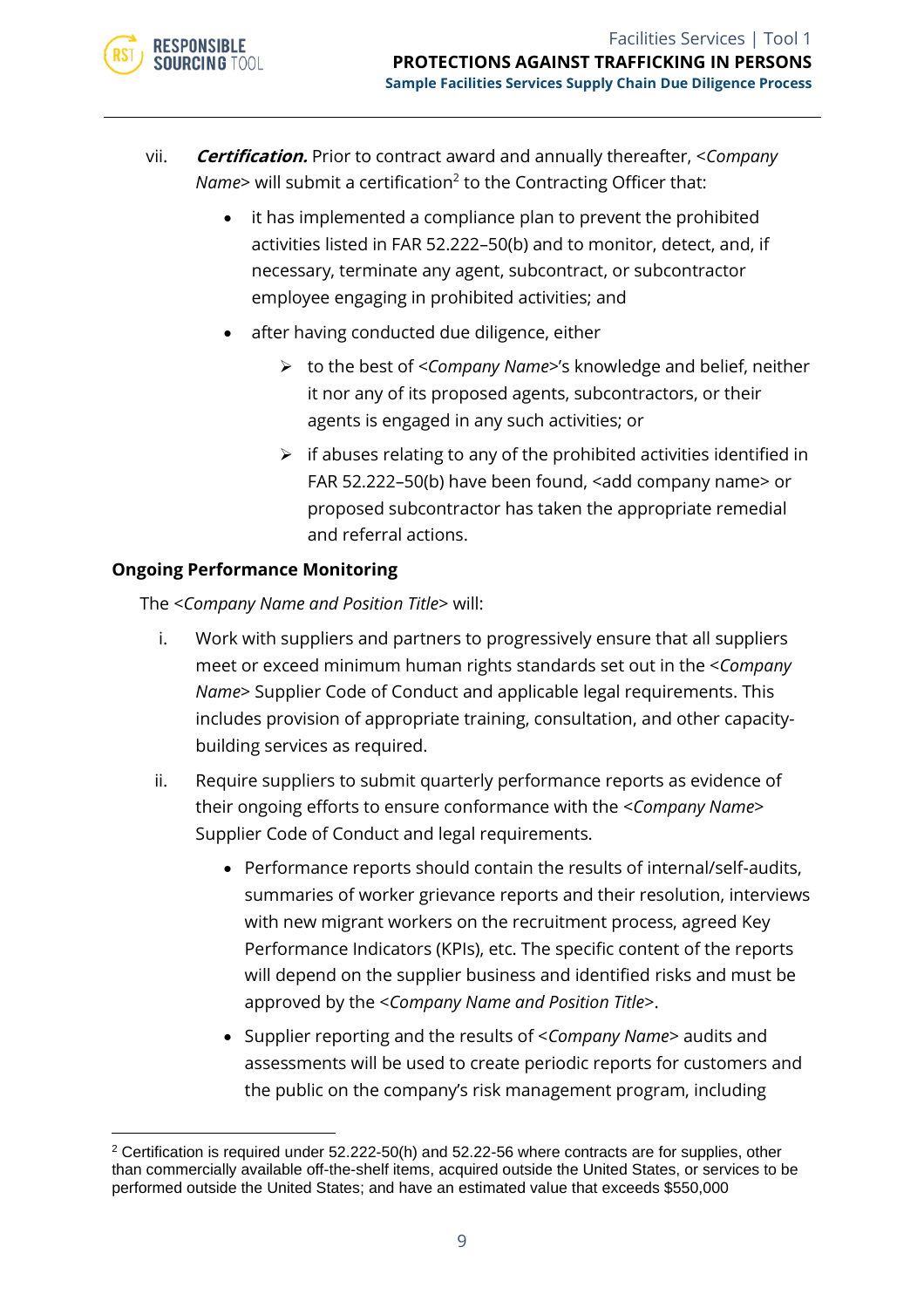

specifics on reported violations and how they were remediated.

iii. Set improvement targets for suppliers to achieve when they are re-audited every two years.

#### **Reporting, Assurance, and Escalation**

- i. The <*Company Name and Position Title*> will maintain appropriate records associated with supplier social responsibility performance. As a minimum, the following will be recorded:
	- Supplier declarations
	- Risk screening results
	- Completed Supplier Self-Assessment reports
	- Listing of suppliers prioritized by risk
	- Audit reports and associated Corrective Action Plans and supplier progress reports
	- Follow-up audits and associated evidence of closure
	- Supplier quarterly performance reports
	- Reports of significant violations of legal and Code of Conduct requirements, including how the issues were remediated
- ii. The <*Company Name and Position Title*> will track and report internally all progress with the requirements of this Standard in collaboration with other supplier-facing functions.
- iii. Company and supplier compliance with the requirements of *<Company Name>* Supplier Code of Conduct and this program will be formally reviewed by <*Company Name*> executive management and reported to the public on a regular basis, no less than annually.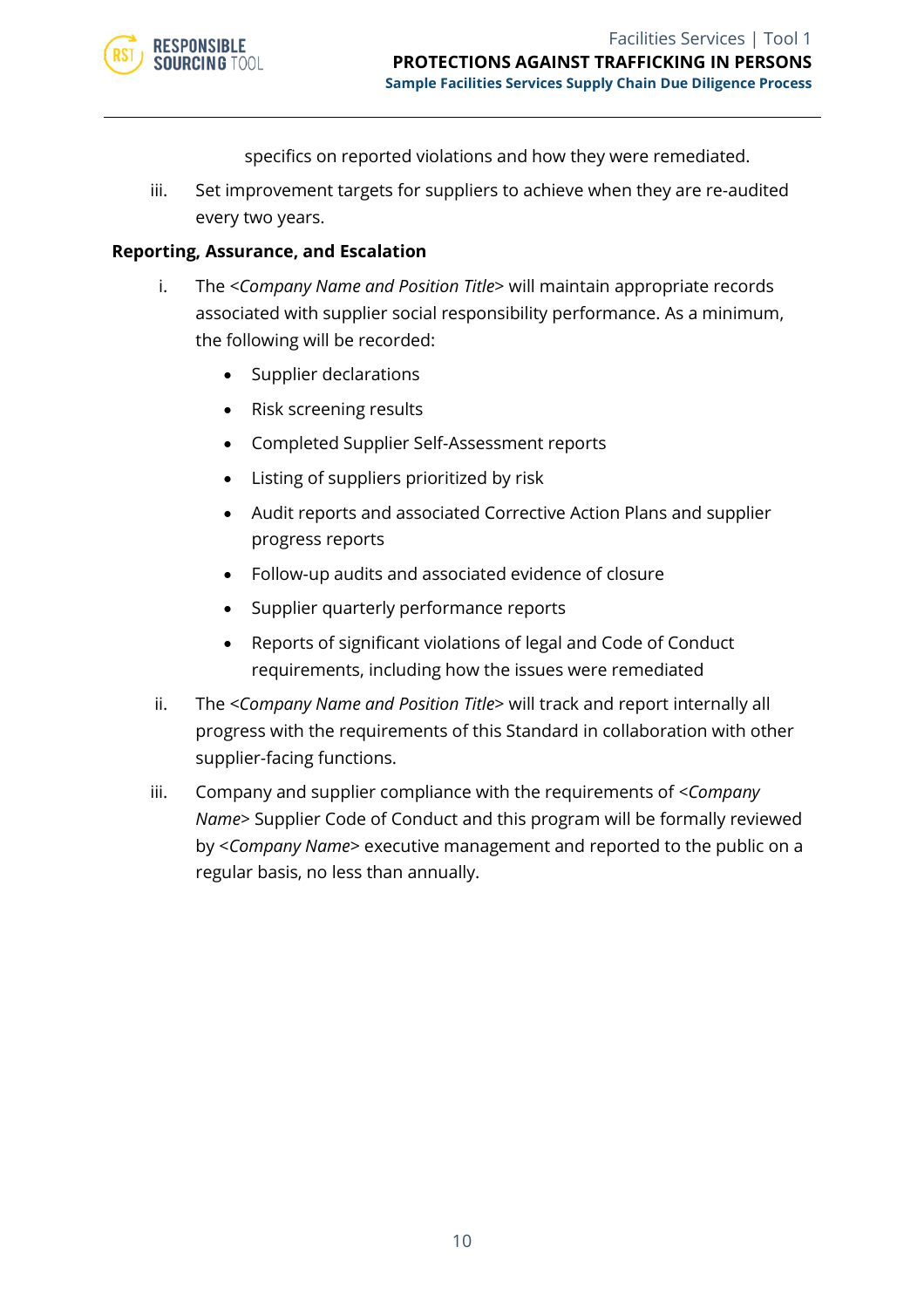

#### **ATTACHMENT 1: Sample Supply Chain Due Diligence Process Flow**



\*includes both Egregious and Major Findings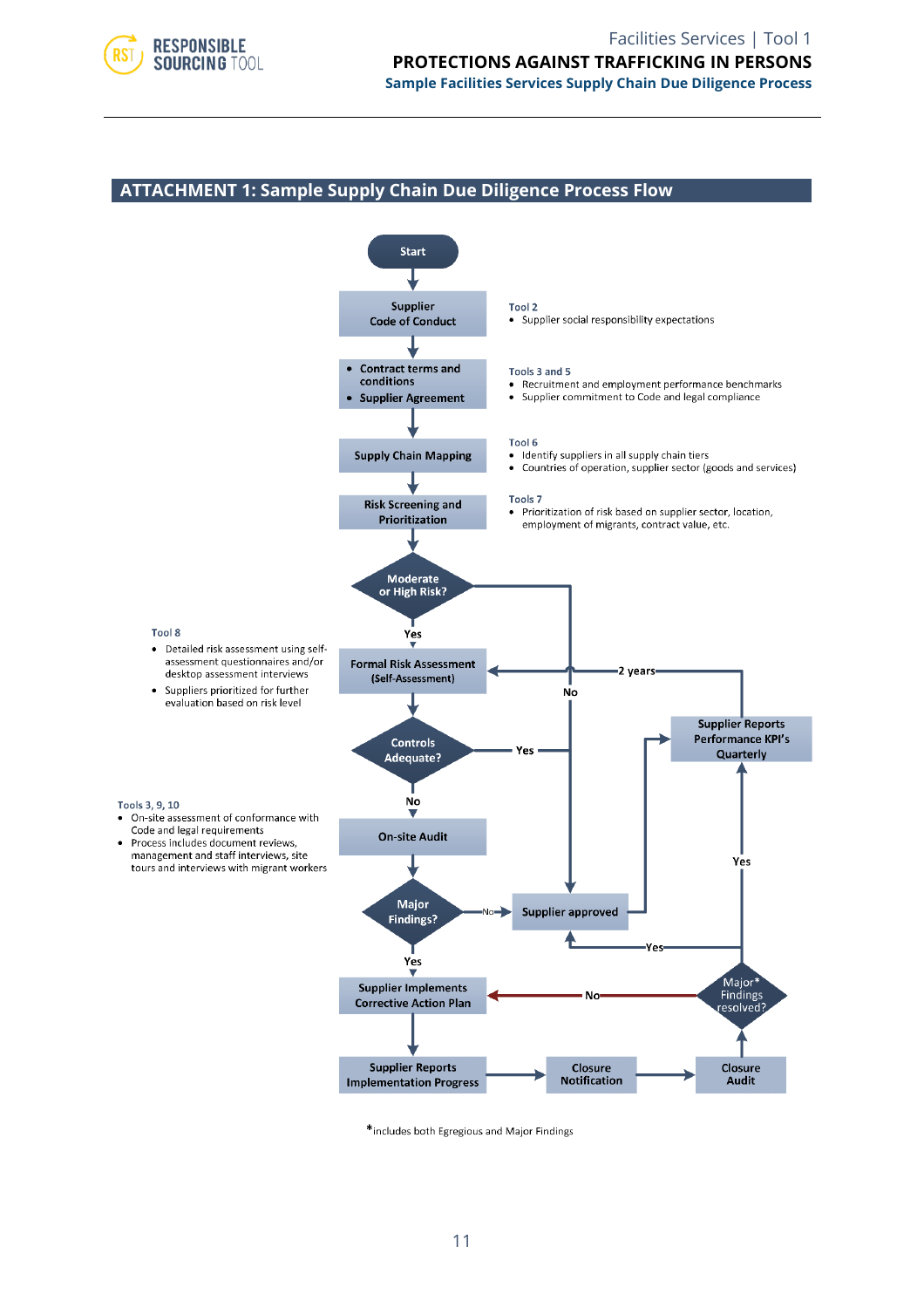

#### **ATTACHMENT 2: Sample Supplier Agreement**

This Supplier Agreement ("Agreement") is dated this [day] of [month], [year] by and between <*Company Name*> Company, <*address*> (the "Company") and [N*ame & Corporate Address of Supplier*] ("Supplier").

#### **Rationale**

- A. This Agreement is intended to supplement any and all contracts and agreements between the Company and Supplier for the supply of goods or services by Supplier to the Company.
- B. The Parties wish to address in this Agreement how they may work collaboratively to achieve the objectives of the Company Supplier Code of Conduct (Appendix 1).

#### **Now therefore, the Parties agree as follows:**

#### **1.0 SUPPLIER RESPONSIBILITY**

- 1.1 Supplier confirms that it has read the Company Supplier Code of Conduct, agrees with its statement of requirements, and commits to comply with them.
- 1.2 Supplier will complete the Company Supplier Self-Assessment questionnaire available at [URL for supplier access to SAQ].
- 1.3 Supplier will be responsible for identifying any areas of its operations that do not conform to the Company's Supplier Code of Conduct and for implementing and monitoring improvement programs designed to achieve conformance with the Company Supplier Code of Conduct.
- 1.4 Upon request by the Company, Supplier will submit a report to the Company describing actions taken and progress made by Supplier to meet the requirements of the Company Supplier Code of Conduct.
- 1.5 Supplier will provide the Company, or its nominated representative, on reasonable notice, access to Supplier's facilities, work sites, and relevant records insofar as they relate to contracts and purchase agreements with the Company to verify information provided in Supplier's report.

#### **2.0 COMPANY RESPONSIBILITY**

2.1 The Company agrees that the report (Section 1.4 above), site access, and records referred to will only be used for the purposes of assessing the Supplier's progress in accordance with the Company's Supply Chain Code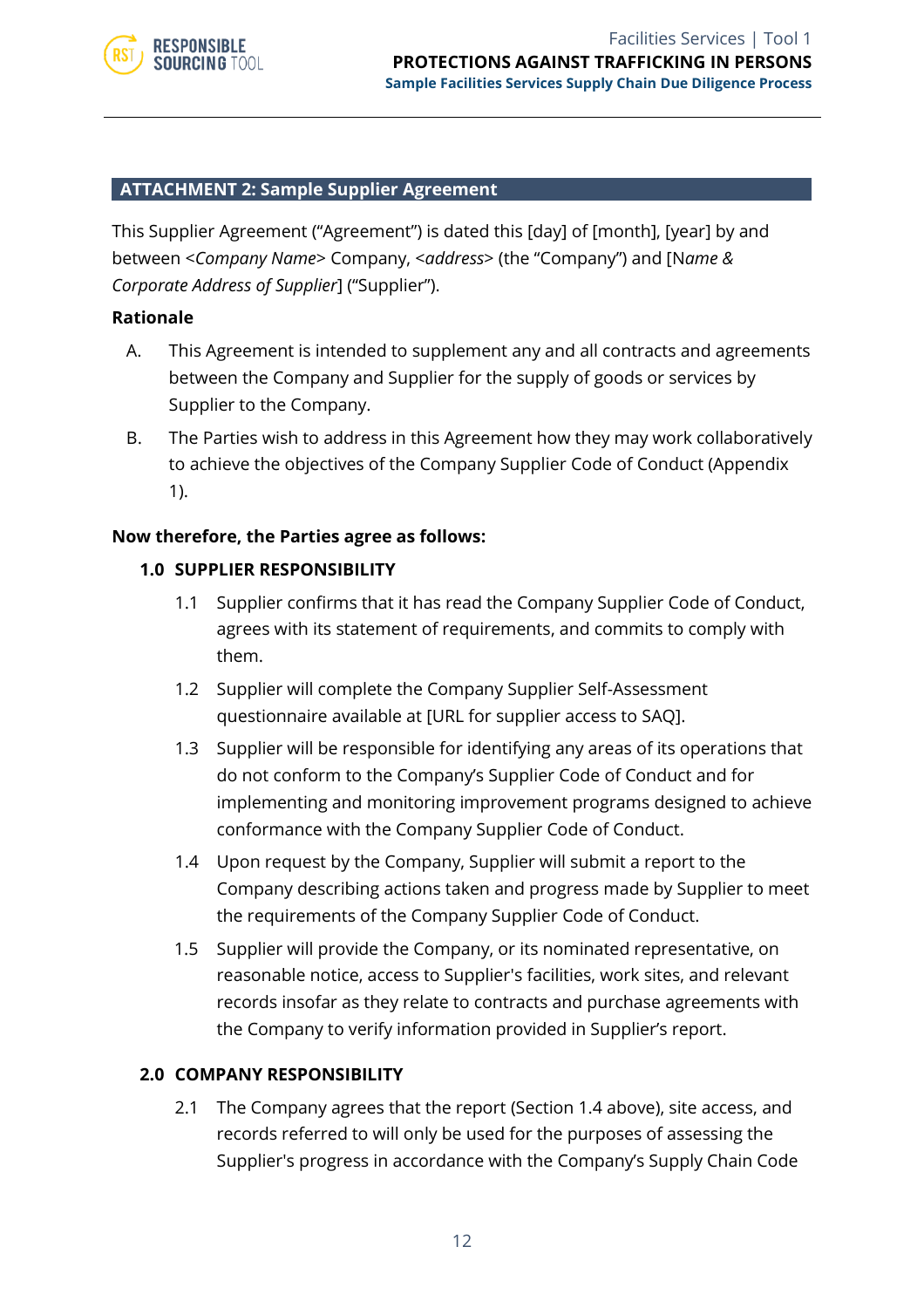

of Conduct and will not be disclosed to any third party without Supplier's prior written consent, unless otherwise required by law.

2.2 Where the Supplier's employees work at facilities owned or operated by the Company, the Company will provide the Supplier complete information about the potential occupational health and safety hazards in the workplace and will work cooperatively with the Supplier to control exposure of Supplier's employees to workplace hazards

#### **3.0 SCOPE OF AGREEMENT**

- 3.1 This Agreement applies to all existing and future contracts and purchase agreements between Supplier and the Company.
- 3.2 This Agreement will remain in force so long as there are any contracts and purchase agreements in force. This Agreement will terminate when and if no contract or purchase agreement is in force.
- 3.3 This Agreement does not require either the Company or Supplier to enter into any contract nor to enter into any new or further agreement of any kind.

#### **PARTIES SIGNED**

| For and on behalf of Company:           | For and on behalf of Supplier:          |
|-----------------------------------------|-----------------------------------------|
| Company Name: _____________________     | Supplier Name: ________________________ |
| Signature: ____________________________ |                                         |
|                                         |                                         |
| Position: ____________________________  |                                         |
|                                         |                                         |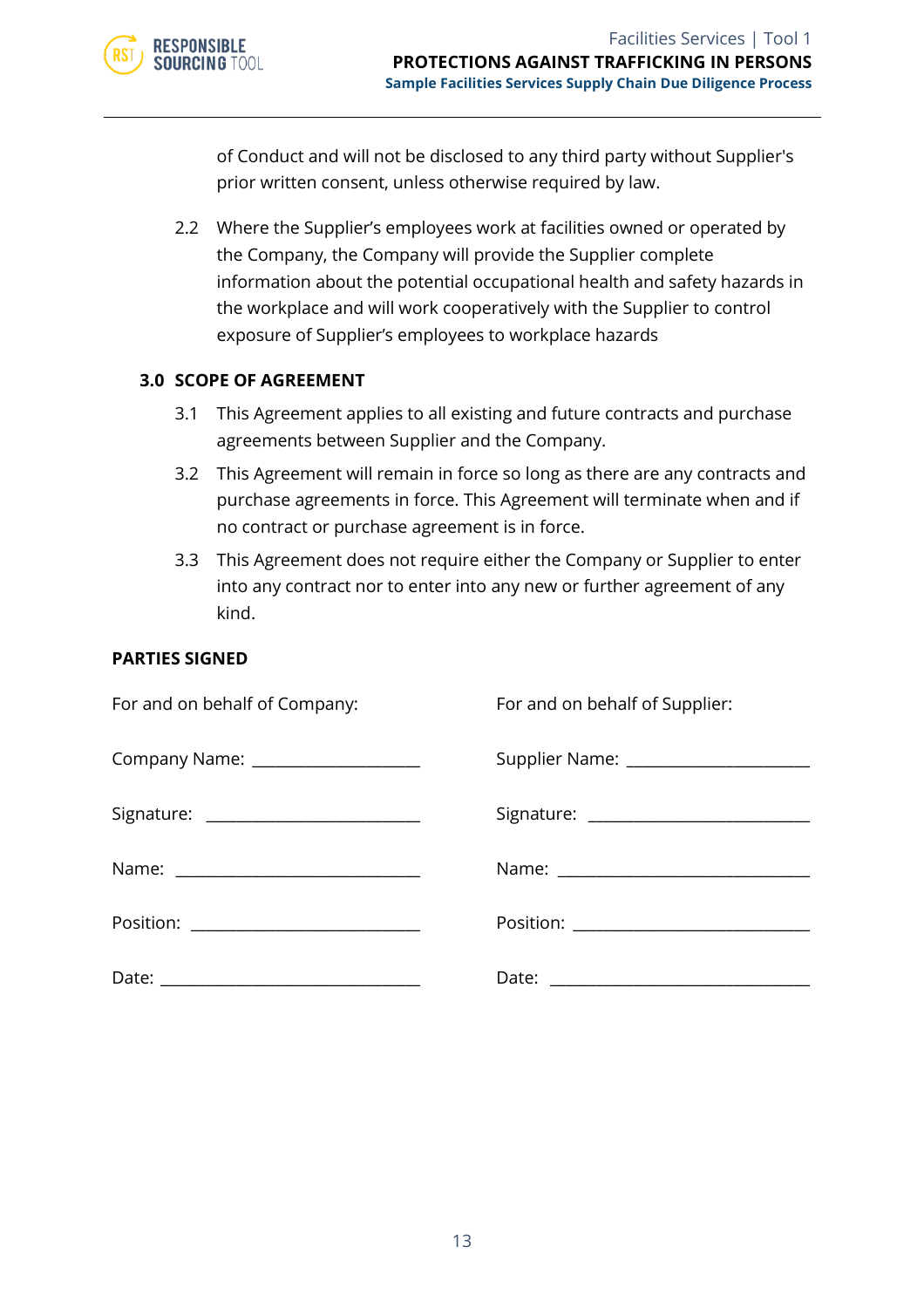

#### **ATTACHMENT 3: Sample Considerations for Auditing for Human Trafficking**

#### **Introduction**

Human trafficking and trafficking-related activities are complex issues. They are hidden, characterized by deception, and typically the result of complex pressures, abuses, and exploitation levied not by a single employer, but by a number of abusive actors at different stages of the recruitment, hiring, and employment processes, and at every level in the supply chain. The <*Company name*> company requires audits performed on its behalf to integrate the following guidance to improve auditors' ability to identify potential human trafficking risks.

There are many reasons why human trafficking can be difficult for auditors to detect:

- Deception and lies are a defining factor of human trafficking and among the key means used by dishonest labor agents to lure their victims into hiring traps.
- Migrant workers are a particularly vulnerable group. They may be hesitant to provide details about their recruitment experience or their situation in the workplace for fear of reprisal, up to and including termination of their contract and deportation.
- A situation of human trafficking may be the result not of a single, easily identifiable abuse, but rather a series of circumstances and violations committed by different actors.
- The abuse may originate with criminal actions of a labor agent overseas, as in the case of debt bondage due to excessive recruitment fees.
- The management of workers by an on-site labor agent can make it more difficult to determine the nature of employment and working conditions due to a lack of direct control.
- Auditors themselves may lack the skills, experience, and resources needed to identify human trafficking.

Audits for human trafficking share many common elements with other social audits, including:

- *Site Tours and Inspections*, including work areas, canteens and accommodations. Visiting the employer- or labor agent-provided housing is particularly important when trafficking audits as migrant workers often have no option but to live in such accommodations. Security practices at worker housing is often a source of restrictions in freedom of movement. Workers' living quarters may also be a good place for third-party auditors to conduct confidential worker interviews.
- *Management Interviews*. These interviews need to focus on the recruitment process, worker contracts, wage payments, disciplinary actions, and the worker grievance reporting process. More details are provided below.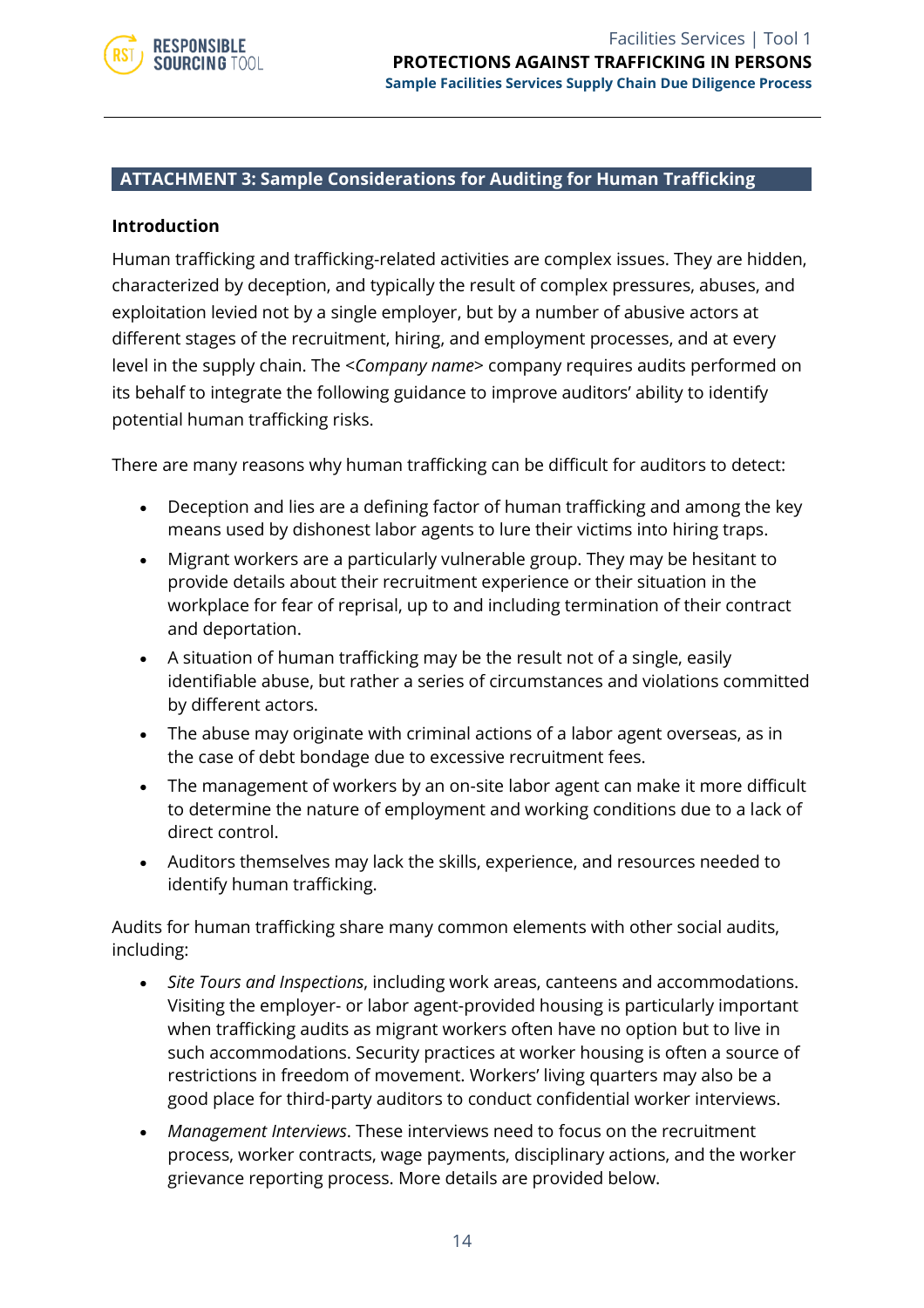

- *Worker Interviews*. Gathering information from workers is an essential part of any social audit, but is even more critical when evaluating the risk of human trafficking. Due to the prevalence and extent of illicit and unethical practices by labor agent and sub-agents, workers may be the only source of reliable information on the details of the recruitment and hiring process. Trained native language interviewers must be part of any human trafficking audit team to cover all the languages spoken by the workforce.
- *Labor Agent Interviews*. Labor agents play an essential role in cross border recruitment and often provide complete outsourcing of a company's recruitment selection and hiring process and therefore must be part of any human trafficking focused audit. Interviewing labor agents will provide the auditor with a more complete picture of the recruitment process. See below for more details.

#### **Interviewing Managers**

Managers are a key source of information for social auditors. The following approach should be used in audits of <insert company name> facilities and those of its suppliers and subcontractors. In assessing compliance against the Supplier Code of Conduct provisions, auditors should make sure to speak with all possible members of the management team. Auditors should speak about human trafficking directly and address the full complexity of these issues, recognizing the need to go beyond simply asking if such abuse is prohibited. In addition, auditors should ask about migrant workers in the workplace and learn about the use of labor agents and recruitment methods; and discuss in greater detail the recruitment, selection, and hiring process used by the employer or worksite, as well as employment conditions facing migrant workers. Crosscheck this information with the results of interviews with workers and labor agents themselves.

Here is a selective list of the key issues auditors should discuss with managers:

- General profile of workers at the facility or worksite
- The process for selecting and contracting labor agents
- Who has oversight of the recruitment process
- Recruitment fees and expenses
- Contracts of employment for migrant workers
- Other methods of communicating working conditions (hours, wages, length of voyage) to workers
- Document retention and withholding passports
- Charging of security deposits
- Wage payments and deductions
- Compulsory or involuntary overtime
- Worker freedom of movement and personal freedom at the workplace and in dormitories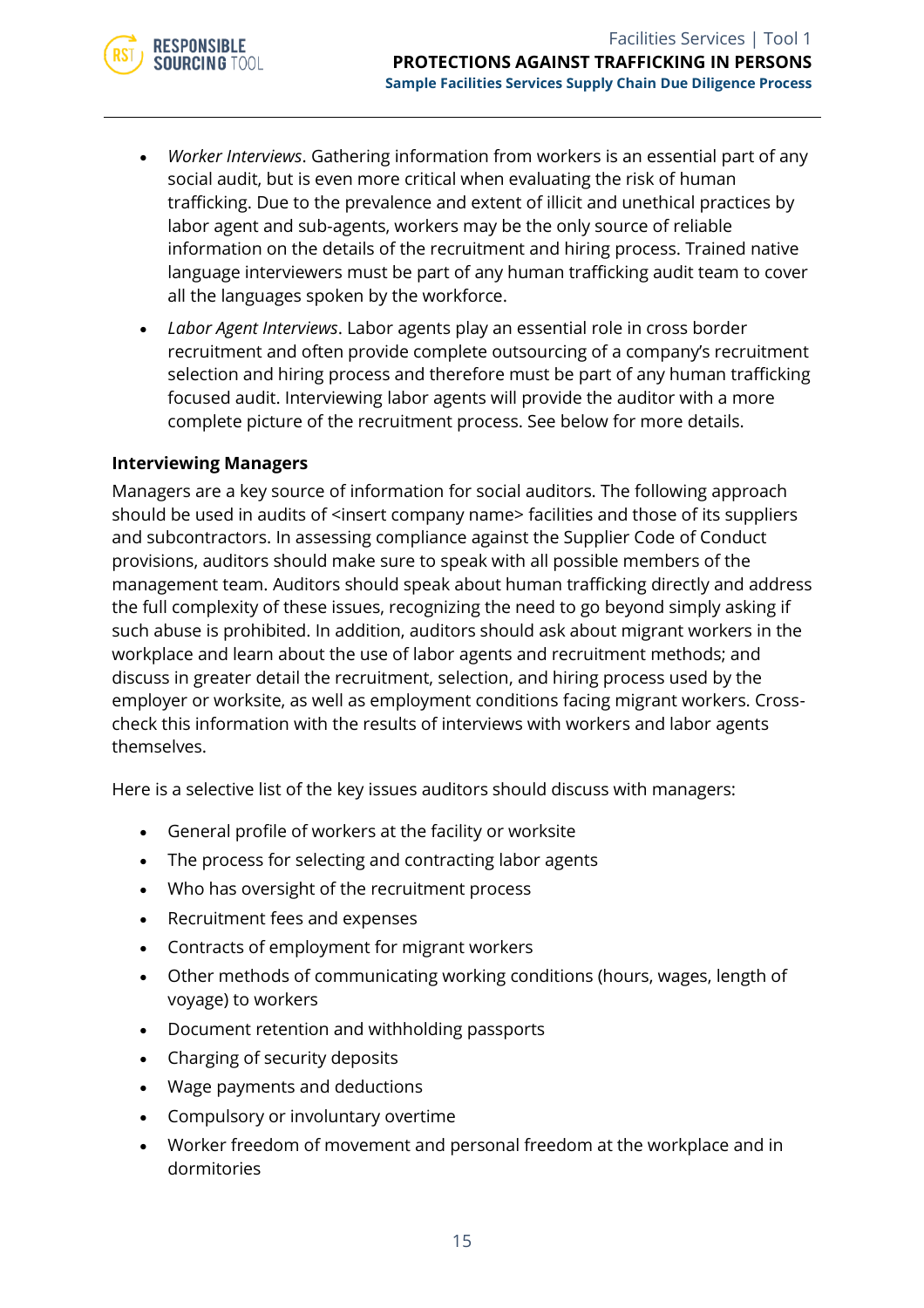• Workplace discipline

**RESPONSIBLE SOURCING TOOL** 

- Threats of violence and intimidation
- Grievance procedures and whistleblower protections
- Worker rights to terminate employment without penalty

#### **Gathering Information from Workers**

**Speaking with workers** — in particular, migrant workers — is a key aspect of a comprehensive and effective social audit focused on human trafficking. This can be done individually or in groups, and every effort must be made to ensure the confidentiality and anonymity of worker identities and the statements they make. This is important when dealing with sensitive matters such as human trafficking, which can result in criminal sanctions for the perpetrators and others involved, and thus increase the risk of retaliation to workers.

Make sure to speak with a wide cross-section of workers from different shifts, production lines, occupational groups (e.g., including security or cleaning staff) and sections of the workplace. Speak with both local and migrant workers both informally during the site inspection or walk-through, and more formally in the workplace, at dormitories, or other agreed upon locations, if the latter allow workers to feel more comfortable. Use a variety of means and methods of interviewing to elicit detailed information about the recruitment, hiring, and employment conditions facing workers. Information can also be gathered from grievance mechanisms.

Interviews should be conducted by trained native language interviewers that are part of the audit team. Unless it is absolutely necessary, do not rely upon facility or labor agent staff to translate for the workers. This may result in inaccurate information and will create an atmosphere in which workers are unwilling to share sensitive information.

Here are some of the issues that auditors should discuss directly with workers:

- how they were recruited, hired, transported and received in the countries of origin and destination;
- what fees or expenses they were charged by the labor agent or its local partner in the country of destination, and if they were given receipts;
- whether an employment contract was signed, with whom it was signed, when it was signed, and whether the worker had to sign two or more different contracts;
- if the worker was provided a copy of the contract;
- whether wage payments are ever withheld or delayed, or if illegal or unexplained deductions are made by the labor agent or employer from workers' salaries;
- if passports or other valuable documentation are ever confiscated or withheld;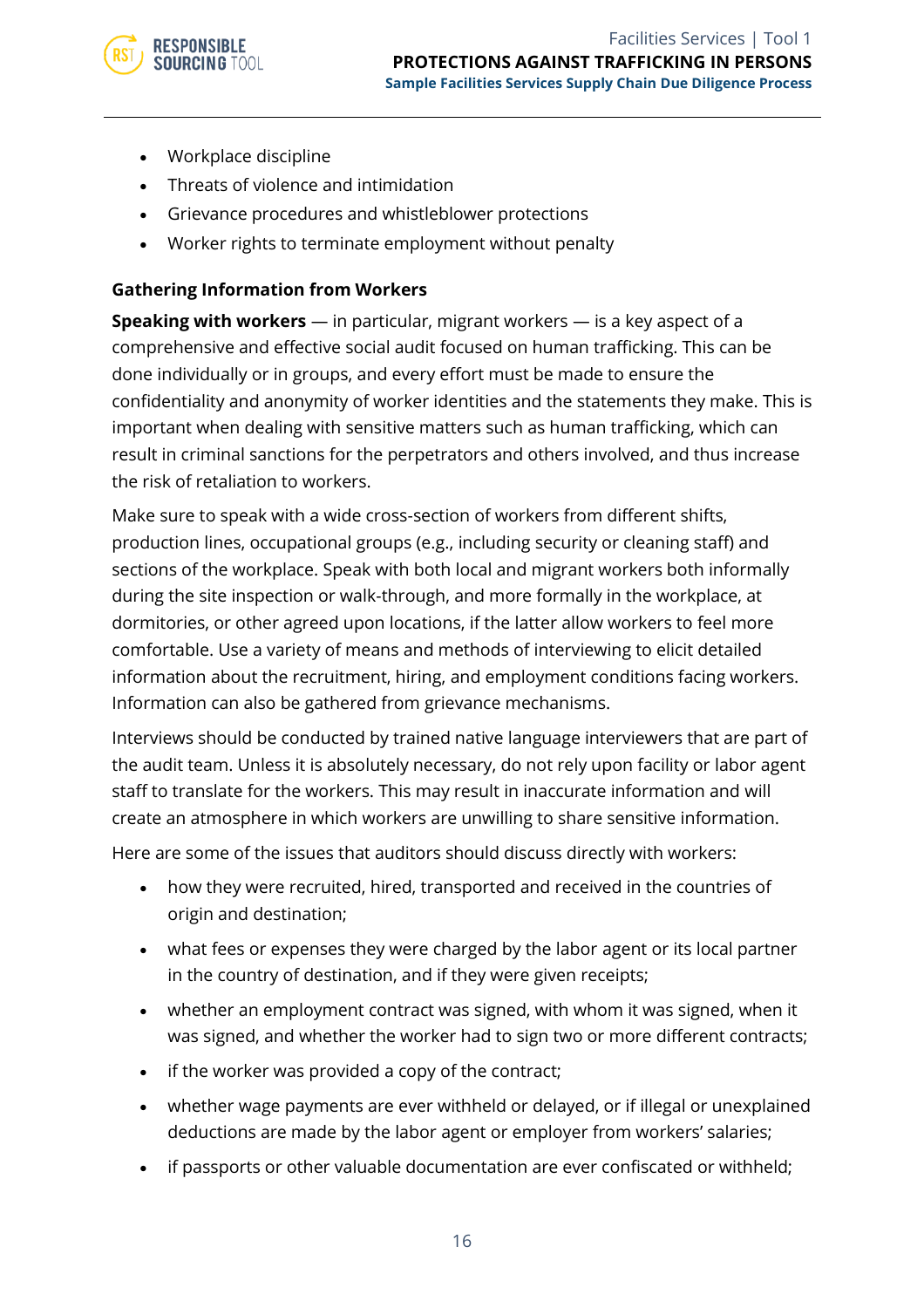

- what restrictions there are, if any, on migrant workers' freedom of movement and personal freedom in dormitories or other employer- or labor agentoperated housing;
- the safety and quality of employer provided housing;
- whether the job terms recruited for match the job in reality, including location of work, type of work, and hazardous nature of work; and
- if there is a way for them to file a complaint or grievance about recruitment or employment practices, if they feel comfortable using the process, and, if they have used it, was it effective in resolving their issues.

#### **Interviewing Labor Agents**

Another feature of an effective human trafficking audit —one which is only rarely performed — is interviewing the labor agent(s) contracted by the employer. This can give the auditor full insight into the recruitment, selection, and hiring procedures used by the labor agent, and the conditions facing migrant workers in pre-deployment, transportation, arrival, and placement.

Auditors should speak with a broad cross-section of labor agents. They should interview labor agent representatives and sub-agents, if possible, from each country of origin of migrant workers in the facility, as well as local partners in the destination country. Topics to discuss range from the specifics of fees and expenses charged to workers or the contracting employer to the labor agents' legal history and its certification or license to operate in each country from which it sends workers. Some of the other issues to address with labor agents include:

- the pre-departure orientation or training they provide to workers;
- contracting procedures and contract substitution;
- whether they also perform human resource management functions for migrant workers, such as salary payment;
- document retention or confiscation; and
- whether the labor agent has established an effective complaints mechanism or grievance procedure for workers.

#### **Reviewing Documents and Records**

A review of documents and records is an important part of an audit to guard against human trafficking involving migrant workers. It is likely to include both company and worker documentation such as wage slips and contracts of employment, which are common to most social auditing systems; however, it should also include a review of